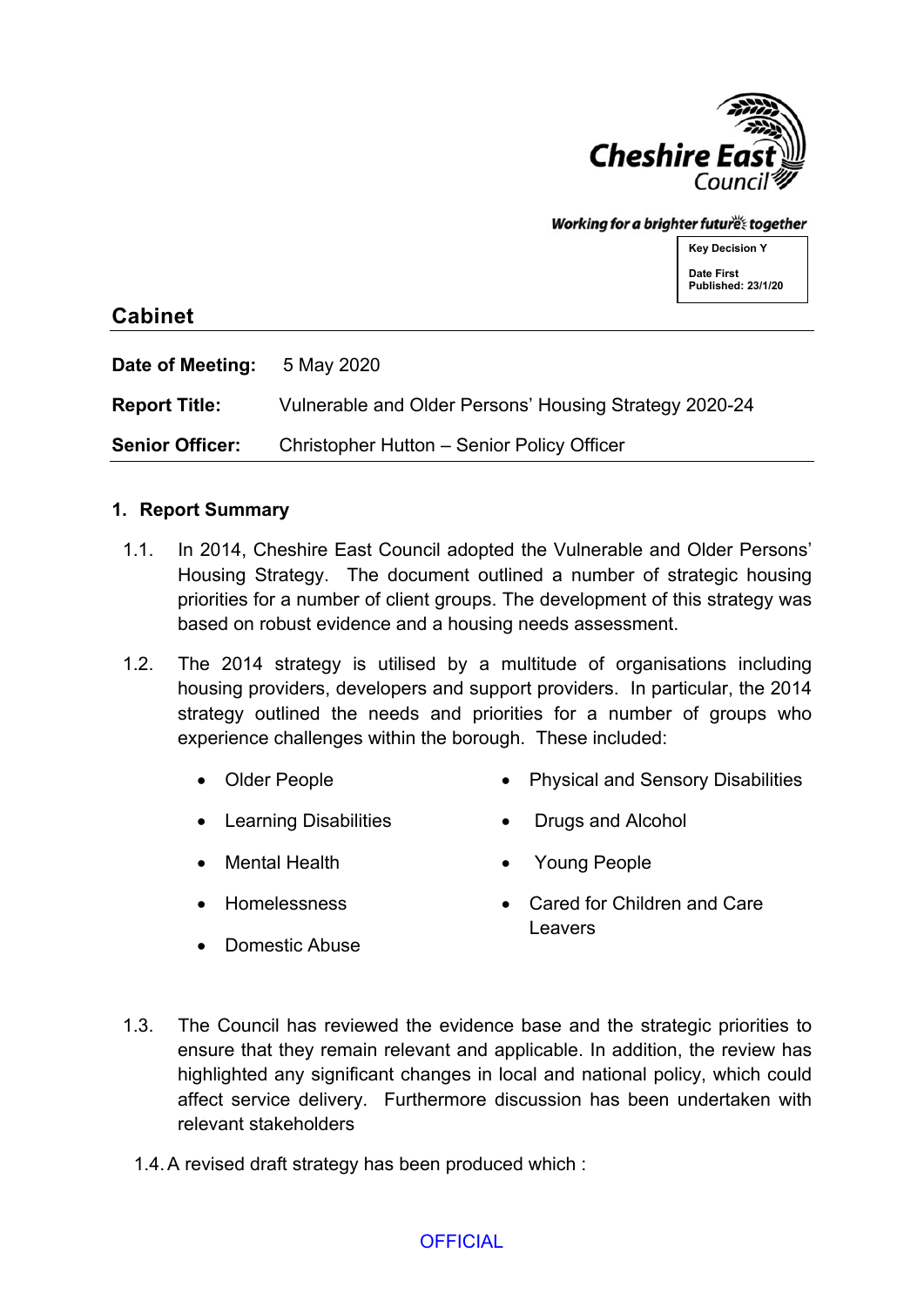- Provides an updated evidence base
- Provides an update on legislative and statutory changes which can affect service delivery
- Ensures that strategic priorities are still relevant and applicable
- 1.5.Cabinet are asked to approve the document for the basis of consultation and to delegate approval to Portfolio Holder for Environment and Regeneration to consider the results of the consultation and to approve the final draft of the strategy.

## **2. Recommendations**

- 2.1. That Cabinet
- Approves the draft Vulnerable and Older Persons' Housing Strategy as outlined at appendix 1 for the basis of consultation.
- Delegates authority to the Portfolio Holder for Environment and Regeneration, in consultation with the Portfolio Holder for Adult Social Care and Health, to consider the results of the consultation and to approve the final version of the strategy.

## **3. Reasons for Recommendations**

- 3.1. Cheshire East has an ageing population and has a responsibility to maintain a strategic plan for how it will address any associated issues that an ageing demographic proposes. Access to suitable and safe housing is one of the key elements in this process.
- 3.2. In addition to an ageing population, the local authority has a responsibility to ensure that the most vulnerable residents in the borough are safe and are able to live independent and fulfilling lives. Housing plays a pivotal role in supporting the Council to achieve these outcomes.
- 3.3. The revised Vulnerable and Older Persons' Housing Strategy sets out the strategic priorities for Cheshire East Council in terms of housing provision for vulnerable groups between 2020 and 2024. The priorities included within the strategy will have a direct impact on these groups.
- 3.4. This strategy supports the delivery of Cheshire East Council priorities as set out in the current and future Corporate Plans.

## **4. Other Options Considered**

4.1. There is no statutory requirement for the Council to produce a Vulnerable and Older Persons' Housing Strategy, and there is the option to continue to use the 2014 version of the strategy. However, it is good practice to ensure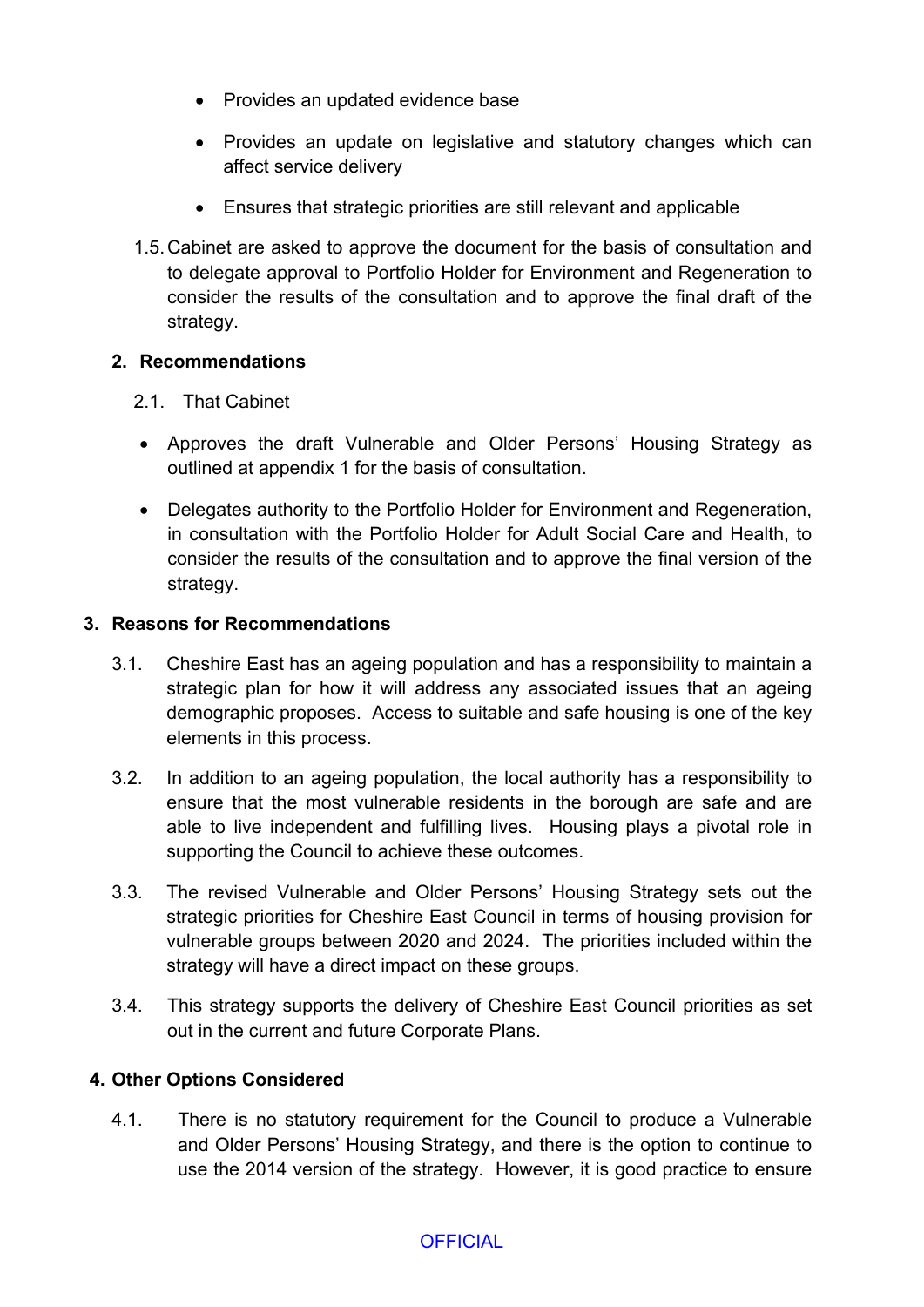data sources are up to date, and review strategic priorities to ensure they compliment and align with local and national policies and priorities.

#### **5. Background**

- 5.1. As detailed above, the 2014 strategy set out clear objectives for how Cheshire East Council would approach housing and accommodation requirements for older and vulnerable client groups.
- 5.2. There have been significant changes in the overall landscape of policy and legislation, which impact on these matters. On a national level, there have been impacts felt via welfare reform and a sense of uncertainty over the future of supported accommodation.
- 5.3. The adoption of Part 1 of the Local Plan in 2017 set out key strategic sites and growth ambitions for the borough. There is ongoing work being conducted within the Council for Part 2 of the Local Plan – referred to as the Site Allocations and Development Policies Document. The revised strategy refers to policies highlighted within this document.
- 5.4. From a resident perspective, evidence suggests that there remains a key focus on living independent and fulfilling lives. This applies to all groups within the borough. There is also additional evidence that the complexity of vulnerable residents i.e. those displaying behaviours which span multiple client groups, is changing. There is an increasingly blurred line between cohorts which needs to be acknowledged and addressed.
- 5.5. It became clear when drafting the revised strategy that the landscape of care, support and accommodation for vulnerable and older adults had changed significantly. For example, the Homelessness Reduction Act was not in place at the time of the 2014 strategy. A renewed and refreshed approach to accommodation for vulnerable and older residents was needed. The 2020-24 strategy aims to provide this.
- 5.6. The strategic outcomes in the 2020-24 strategy are as follows:
	- People are supported to live in their own homes independently for longer
	- When required, people can receive the support they need in a wide range of specialist, supported accommodation within the Borough
	- People are able to make informed choices about the accommodation, care, and support options within Cheshire East
- 5.7. As well as the overarching strategic outcomes stated above, each of the 8 client groups are complemented by key priority focuses - the accompanying action plans within the document highlight how, by whom and when these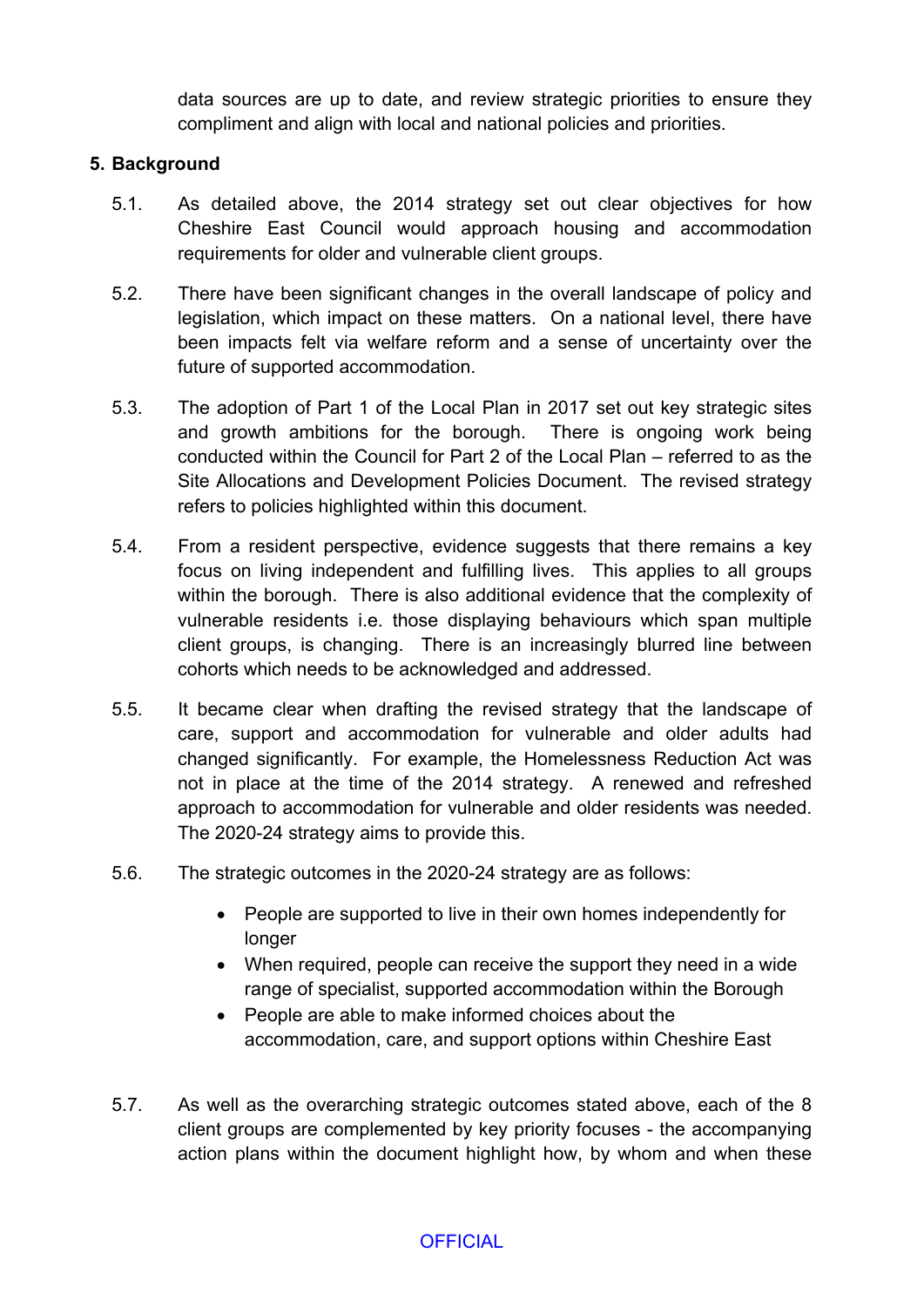actions will be completed. The key priorities for the different client groups are:

- Improve the housing offer for an ageing population
- Ensure adults and children with learning disabilities are able to access suitable accommodation across the borough
- Support the provision of appropriate accommodation for mental health clients
- Support the suitable and safe accommodation provision for cared for children and care leavers
- Ensure safe and suitable accommodation is available for drug and alcohol users throughout all stages of their recovery journey
- Support residents with physical and sensory disabilities to maintain their accommodation or access suitably adapted types of accommodation
- Increase the provision of suitable accommodation for residents who experience domestic abuse
- Reduce homelessness and rough sleeping across Cheshire East
- 5.8. Following a review and update, this revised strategy is now progressing to consultation by external agencies and residents of Cheshire East. This is to ensure transparency as a local authority, and also that officer interpretation is appropriate for the needs of this strategy. It is foreseeable that this strategy will play a pivotal role in outlining the local authorities' strategic direction, and also in guiding the authority in terms of acceptable development across the borough for housing provision for vulnerable groups.

#### **6. Implications of the Recommendations**

#### 6.1.**Legal Implications**

- 6.1.1. It is important to note that the Council is duty bound by a number of legislative processes, some of which are relevant to, and mentioned within, this strategy. This strategy seeks to ensure those statutory duties are met and maintained in line with legislative guidance. The Children Act 2004 placed a duty upon local authorities to carry out their functions having regard to the need to safeguard and promote the welfare of children.
- 6.1.2. The legal implications of any project or development that arises as a result of the Strategy's direction will be assessed individually as these initiatives progress through the Council's project management gateways.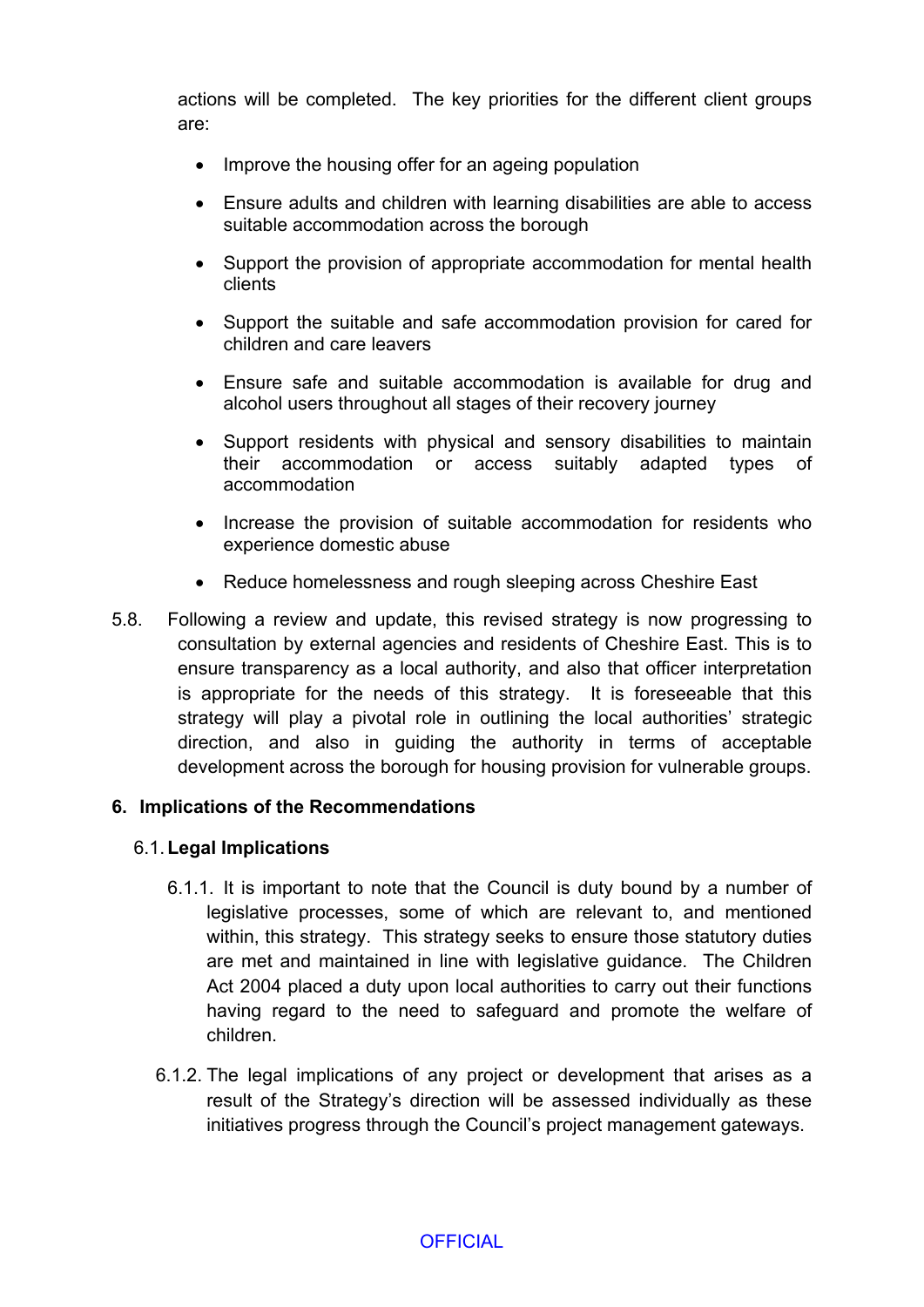6.1.3. There are potential implications with regards to the consultation process of the strategy due to the current Covid-19 pandemic, and the resulting social distancing and self-isolation requirements. These implications can be mitigated somewhat via online questionnaires and use of email, as well as promotion though the Cheshire East Council website, press releases and social media. There can be further mitigation by emailing relevant organisations and groups directly, seeking their views and signposting to the relevant documents, to ensure that all stakeholders have opportunity to respond.

## 6.2. **Finance Implications**

- 6.2.1. This strategy has highlighted a number of actions to be taken forward and these will be funded via a number of different sources including existing service budgets or the development of a detailed business case which consider all financing options (both internal and external) and any potential risks to the Council will be developed for any major projects or developments that arise as a result of the strategy's priorities. These will be prepared and assessed on a project-by-project basis at the appropriate time. Business cases will follow the established route for ratification in accordance with the Council's Medium Term Financial Strategy process.
- 6.2.2. The costs of funding the consultation for this strategy will be met through existing Housing budgets.

#### 6.3.**Policy Implications**

- 6.3.1. Government guidance suggests local authorities should be aware of the varying housing needs for different residents across the locale. This includes, but isn't limited to, "older people" and "people with disabilities" (National Planning Policy Framework, 2019)
- 6.3.2. This strategy is supportive of additional specialist services and suitable accommodation to help meet this identified need. This strategy is aligned and supportive of existing Cheshire East strategies and policies which aim to deliver on the outcomes of the Council as a whole.
- 6.3.3. The priorities and aims of this strategy will compliment the wider CEC Housing Strategy 2018-23, as well as corporate ambitions for growth and development as highlighted in the Cheshire East Local Plan.

## 6.4.**Equality Implications**

6.4.1. An Equality Impact Assessment is being completed which is giving consideration in regards to how the strategy affects groups within the protected characteristics. It is predicted that the strategy will have a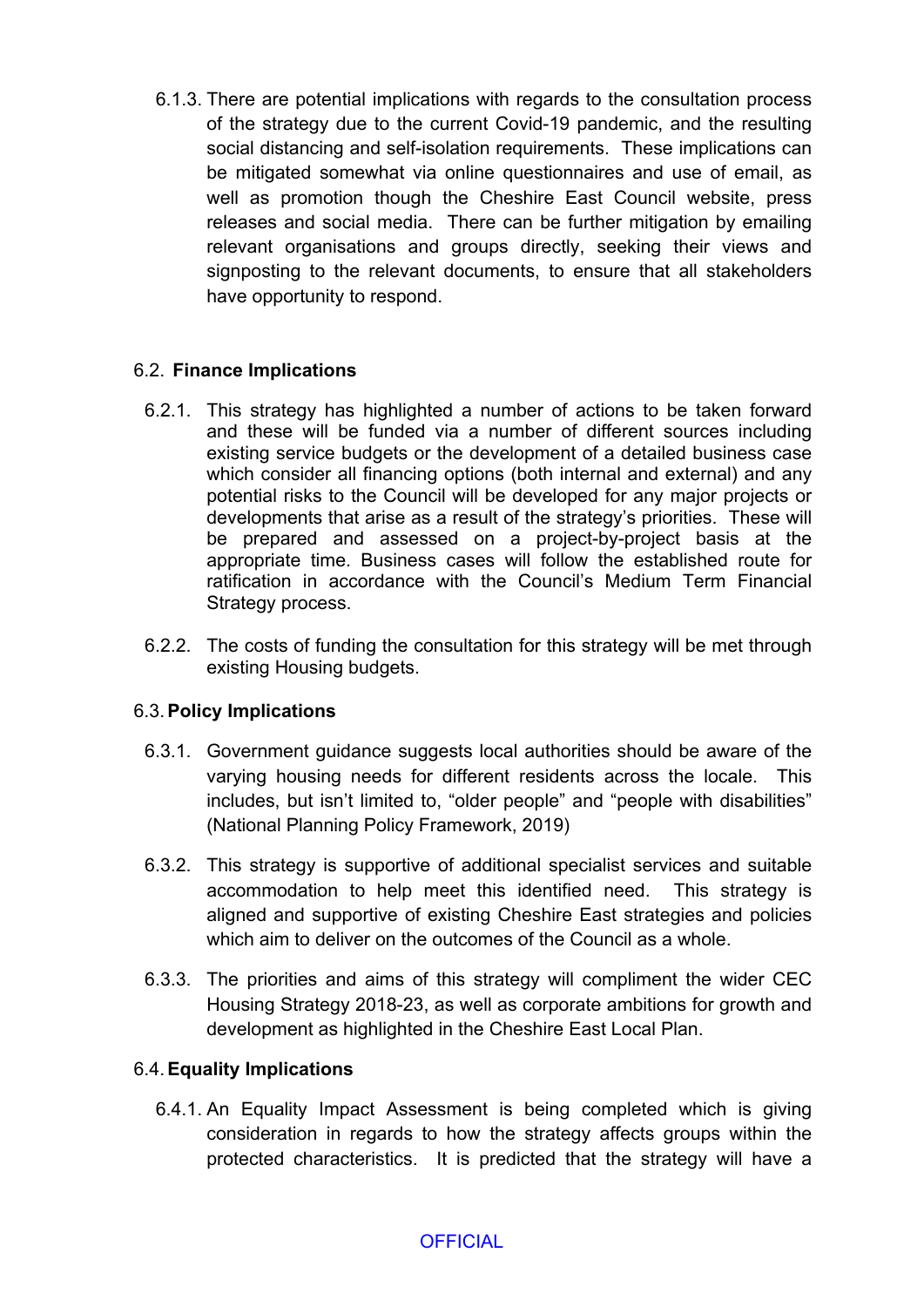number of positive outcomes for client groups and those who come under the protected characteristics, most notably for age and disability.

#### 6.5. **Human Resources Implications**

6.5.1. It is not anticipated that there will be any additional staff resources required to enact the actions in the strategy, and any resulting tasks and workgroups will be facilitated and completed within existing staff resources.

#### 6.6. **Risk Management Implications**

- 6.6.1. It is not foreseen that the objectives set out within this strategy will cause significant risk to residents or the local authority. Priorities are derived from a strong evidence base which have taken consideration of resident requirements, as well as other local authority departmental ambitions.
- 6.6.2. There is a current risk to the authority that inappropriate development of services in areas of low need may be permitted due to a lack of evidence suggesting the contrary. This strategy will go some way to prevent this taking place.
- 6.6.3. A number of actions within the strategy will involve working with external partners, stakeholders and other CEC departments. This may assist in mitigation of risk due to a consistent and approved narrative taking place.
- 6.6.4. The development of new major projects for older and vulnerable people is a complex and costly endeavour. The focus within the strategy with regards to partnership working and liaison with local authority officers will be vital in mitigating risks when developing such schemes.
- 6.6.5. There is a potential risk that delivery of actions within the strategy may be delayed due to staff resources and availability. This can be mitigated somewhat via a robust action plan for the priorities and use of SMART objectives between projects.

#### 6.7. **Rural Communities Implications**

6.7.1. There is potential that the strategy will be pivotal in the development of new services for vulnerable and older adults, and the impact of these may be felt within rural communities. The strategy outlines geographical areas of the borough where there is a need for services and specialist housing provision requirements are demonstrated. However, it is worth noting that the strategy does not name specific rural areas for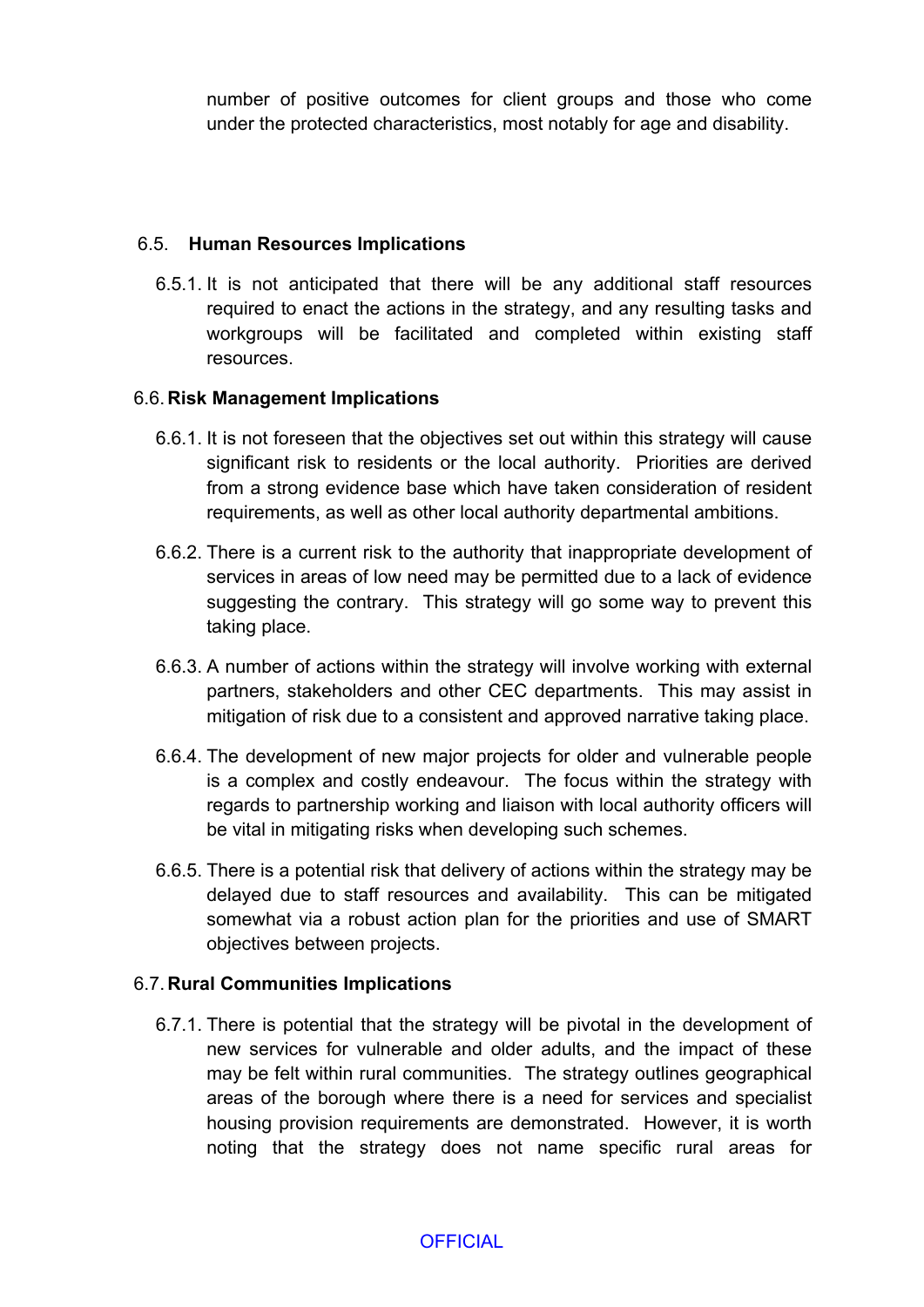development. All resulting developments from this strategy, across the whole of borough, will be subject to their own due processes as standard.

# 6.8. **Implications for Children & Young People/Cared for Children**

- 6.8.1. Young People and Cared for Children feature as a chapter within the strategy, so there is a direct implication for this client group. The strategy seeks to ensure that suitable and safe accommodation pathways are in place for this group, most notably when transitioning into adult services.
- 6.8.2. It is envisaged that any implications for this client group would be viewed positively and in line with wider Cheshire East ambitions and outcomes.

# 6.9.**Public Health Implications**

6.9.1. This strategy focuses on improving health outcomes for a variety of client groups across the borough through positive housing interventions. The implications on public health are expected to be noticeable, if not significant. These may include higher levels of wellbeing, improved mental health and access to more suitable accommodation services.

## 6.10. **Climate Change Implications**

6.10.1. The Council has committed to becoming carbon neutral by 2025 and to encourage all businesses, residents, and organisations in Cheshire East to reduce their carbon footprint. Whilst it is not the aim or remit of this strategy to address these issues specifically, there is potential for new residential developments and support services to provide improvements in terms of tackling fuel poverty, ensuring new buildings are constructed and insulated to the appropriate standard, and allowing residents access to more energy efficient services and dwellings.

## **7. Ward Members Affected**

7.1. All wards have the potential to be affected by this strategy. During the recommended external consultation period, Members will have the ability to provide comments on the strategy that are specific to their ward, as well as the wider borough.

## **8. Consultation & Engagement**

8.1. This strategy will be subject to 8 weeks of external consultation, which will take place between Monday 18<sup>th</sup> May 2020 through to Monday 13<sup>th</sup> July 2020. This will take the form of an online questionnaire, which will be promoted through the Council's website, press releases and social media. The current Covid-19 pandemic presents some implications relevant to the consultation and engagement process. These will be mitigated by sending presentations to relevant stakeholders and external partners to ensure that all have the ability to engage and respond. If it is deemed that there have